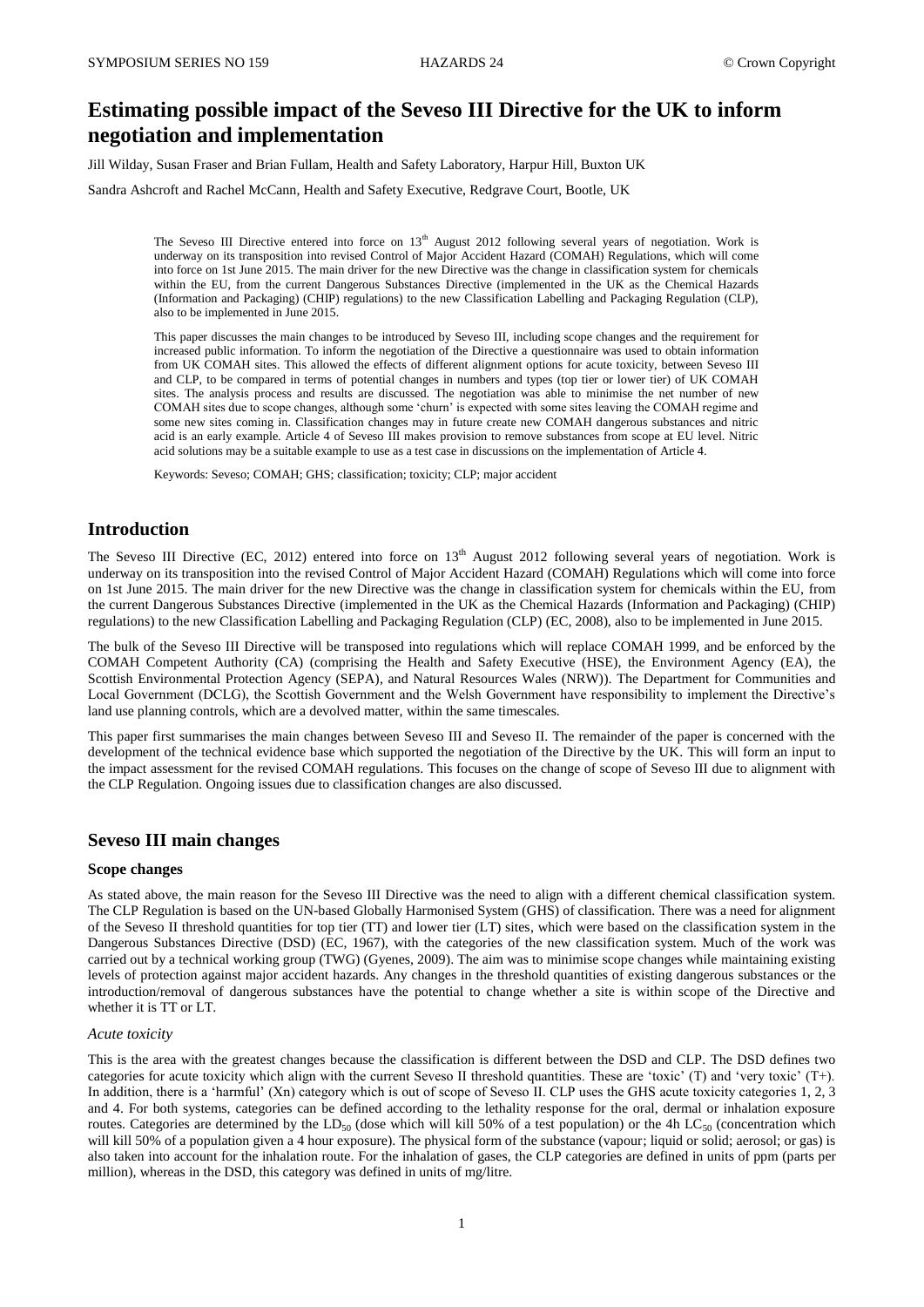Figure 1 shows the relationship between these old and new categories. The blue dotted vertical lines represent where the T+/T and T/Xn boundaries were for the DSD. The shading shows the Seveso III alignment: dark blue for those CLP categories which are aligned with the current  $T+$ ; and light blue for those which align with current  $T$ .



**Figure 1: Comparison between Seveso II / DSD and Seveso III / CLP (GHS)**

Key changes under this alignment option are:

- Some substances which are currently classified as T+ (oral and inhalation aerosol exposure routes) will become GHS Category 2 and given higher qualifying quantities equivalent to T. Their contribution to whether a site was top-tier, lower tier or out of scope of Seveso would therefore be reduced due to the change in classification.
- Many substances which are GHS Category 3 by the oral and dermal routes are currently classified as toxic, but under the current alignment they would fall out of scope.
- Some substances which are GHS Category 3 by the inhalation vapour route are currently classified as harmful (Xn). These would newly come into scope.
- Some substances which are GHS Category 3 by the inhalation gas route may newly come into or out of scope but the comparison is more complicated because of the different units (for CLP the categories are defined in units of ppm, whereas DSD used mg/litre; hence the question mark in Figure 1).

There is also a new category for specific organ toxicity (single exposure) (STOT) Category 1.

### *Physical chemical properties*

The main changes are:

- New categories for flammable aerosols (aerosol canisters with flammable contents) and pyrophoric solids;
- Flammable liquids have changes to flash point definitions. There are also reduced threshold quantities for flammable liquids maintained at a temperature above the boiling point.

### *Environmental*

There is no change to current threshold quantities. However CLP has introduced a new method for classification of mixtures (see Section 4 below).

### *New named substances*

A number of new named substances have been added:

- Heavy fuel oils and alternative fuels have been added to the existing petroleum products named substance. The threshold quantities are unchanged. This provides higher thresholds for some heavy fuel oils which testing shows to have environmental toxicity (being a named substance takes precedence). The classification changes for heavy fuel oil applies to Seveso II from February 2014. HSE (2013) describes the CA position on this.
- Low molecular weight toxic gases (ammonia, hydrogen sulphide, boron trifluoride) which would otherwise have been reduced in scope due to the use of ppm units for alignment of gases for inhalation toxicity (Trainor 2008a, b).
- A number of new toxic named substances reduce the likelihood that the alignment for acute toxicity (see Section 2.1.1) will bring additional sites into scope.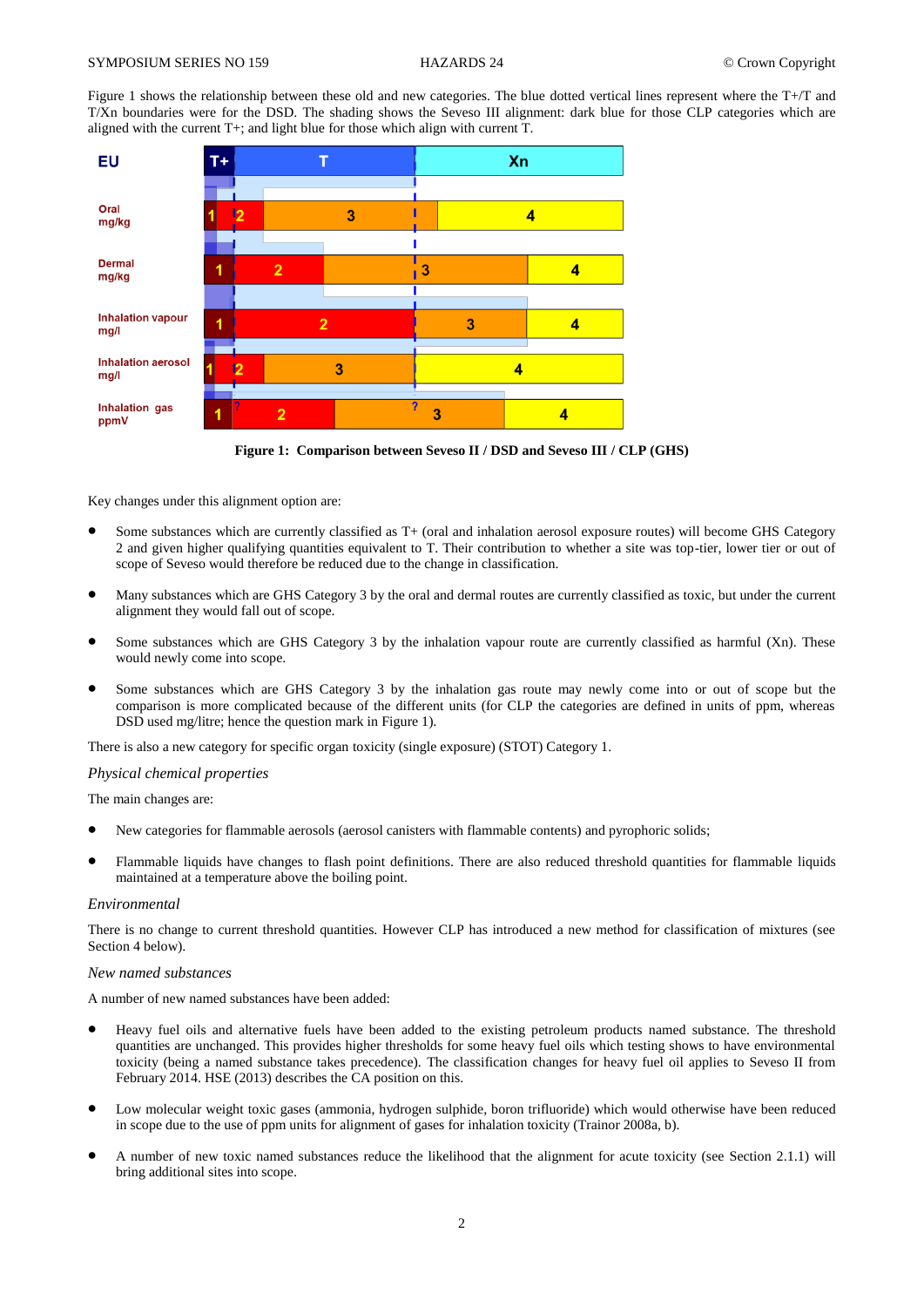Mixtures of sodium hypochlorite containing less than 5% active chlorine are not classified as Aquatic Acute Category 1 (this prevents classification changes from bringing household bleach into scope in most cases).

## *Article 4*

Article 4 makes provision for substances to be assessed at EU level with the possibility that they could be removed from the scope of the Directive. Potentially this is a means to address any anomalies that might in future be introduced by changes in the classification of substances (see also Section 4 below). The way that Article 4 will be implemented is still under discussion.

### **Public information**

Seveso III has been brought in line with the Aarhus Convention on Access to Information, Public Participation in Decision-making and Access to Justice in Environmental Matters (UN, 1998). This is reflected in the public information article of Seveso III which requires information regarding sites and their hazards to be made permanently and electronically available to the public.

The main change for TT establishments is the requirement that the full safety report (subject to issues of security/commercial confidentiality) and inventory of substances be made available to the public on request. While this is actually a requirement in Seveso II, it has up until now been protected by a Secretary of State Direction since the terrorist attack on USA on  $11<sup>th</sup>$  September 2001. That Direction will fall when the current COMAH regulations are replaced by revised regulations. Work is in progress (Durling, 2014) to develop guidance on the drafting of Non-Technical Summaries (NTS) by top tier sites of their safety reports. These would not include anything commercially sensitive nor with security implications, and could then be provided to the public on request to meet the Seveso III requirement.

Both TT and LT sites will have to provide information as set out in Annex V Part 1 of the Directive. This includes the name / trade of the operator and full address of the establishment; confirmation that the site is subject to the regulations; a simple explanation of the activity or activities undertaken; the common or generic names of the substances covered by Annex 1 Part 1, the generic name or the hazard classification of the relevant dangerous substances used at the establishment that could give rise to a major accident; general information about how the public concerned will be warned; the date of the last site visit by CA inspectors; and details of where more relevant information can be obtained. Making all of this information available is a new requirement for LT sites but for TT sites the only new requirement is providing details of the last site inspection.

Annex V Part 2 requirements are in addition to those in Part 1 but are for TT sites only. The additional requirements for TT sites are to provide a summary of major accident scenarios and the control measures to address them; and to indicate whether the site is close to the territory of another Member State with the possibility of a major accident with transboundary effects.

All of the above has to be available electronically and a CA project is working to develop an IT platform to deliver this requirement.

## **Notifications**

It is anticipated that the majority of sites will have to re-notify because of the change from DSD to CLP. Existing establishments will have one year from  $1<sup>st</sup>$  June 2015 to notify.

### **Emergency plans**

There are some small changes to the requirements for external emergency plans due to the information requirements in Annex V. These are to:

- include responses to major accident scenarios from the safety report;
- consider possible domino effects;
- include the environmental impacts of domino effects;
- provide arrangements for providing neighbouring sites (not just domino sites) with information on accidents and actions to be taken.

## **Management of ageing equipment and corrosion**

Management of ageing equipment and corrosion is now specifically required as part of the safety management system (SMS) detailed within Annex III of the Directive. This has always been covered within COMAH guidance and is the subject of a current COMAH national inspection project (COMAH Competent Authority, 2010).

# **Estimating the impact due to change of scope for acute toxicity**

# **Methodology**

## *Objectives*

The initial aim was to provide evidence in terms of the numbers of UK sites expected to change COMAH status (to support the negotiations of the alignment for acute toxicity). A number of alignment options were in discussion during the negotiations. All of these options aligned the current qualifying quantities for 'very toxic' (T+) substances with GHS Category 1 substances. For the alignment with the current qualifying quantities for 'toxic' (T) substances, all options included GHS Category 2 substances, but there were different proposed options for which of the GHS Category 3 exposure routes to also include. The options are defined by Table 1.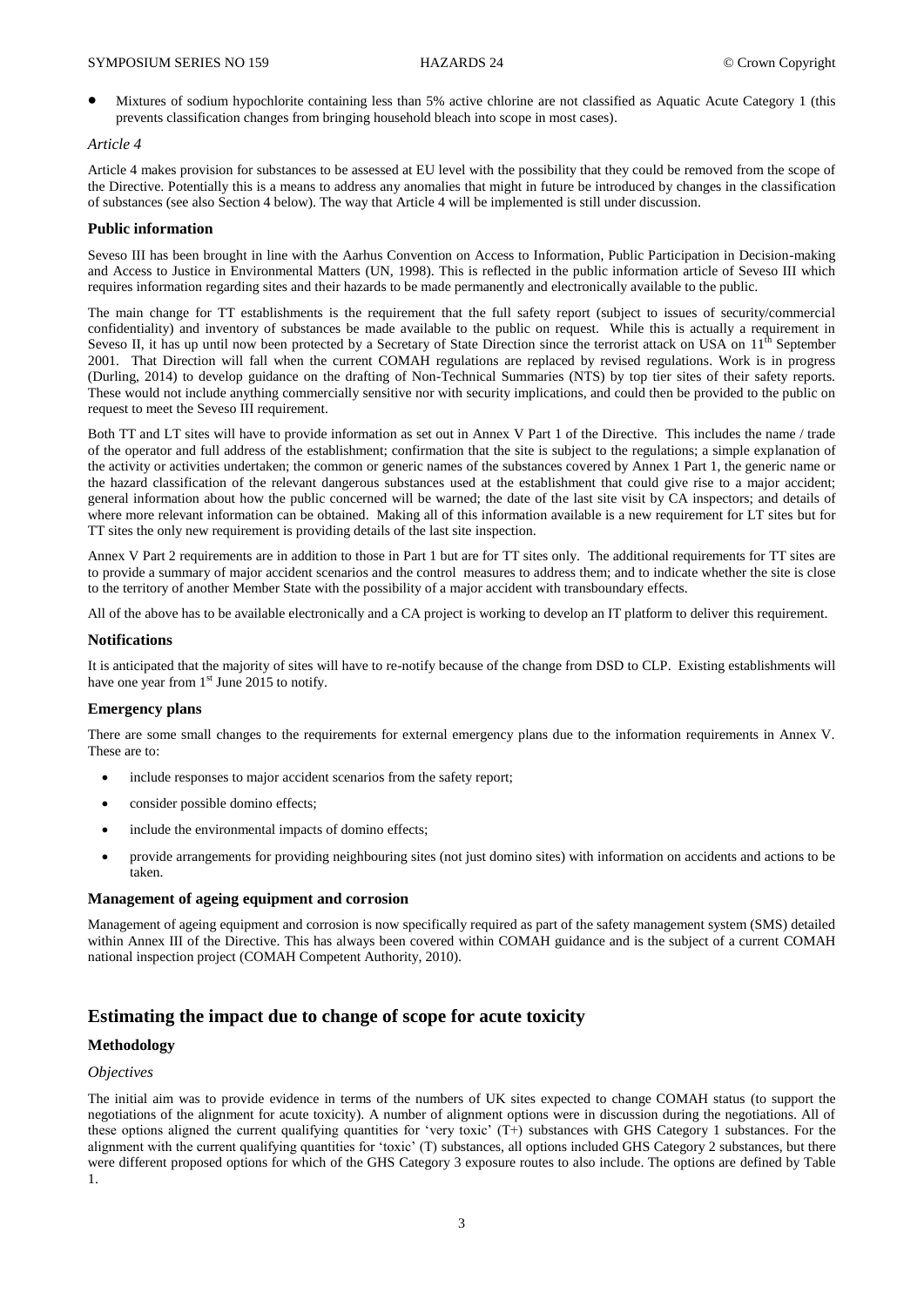The 'simple' alignment was discussed by Trainor (2008a, b). The E\* and E alignment options were discussed by COWI (2010) in the impact assessment for the draft of the Seveso III Directive (EC, 2010), which was based on the E\* alignment. The X, Y and Y\* alignments were proposed during the course of the negotiations of the Directive. The final agreed directive (EC, 2012) was based on the E alignment.

Once the Seveso III Directive had been agreed, a further aim was to provide data for the impact assessment of the revised COMAH regulations.

| <b>Alignment option</b> | Whether GHS Category 3 acute toxicity is within scope |                |                   |                |                |
|-------------------------|-------------------------------------------------------|----------------|-------------------|----------------|----------------|
|                         | Oral                                                  | <b>Dermal</b>  | <b>Inhalation</b> |                |                |
|                         |                                                       |                | Vapour            | Aerosol        | Gas            |
| Simple alignment        | No                                                    | N <sub>o</sub> | N <sub>o</sub>    | N <sub>o</sub> | N <sub>0</sub> |
| $E^*$ alignment         | N <sub>o</sub>                                        | Yes            | Yes               | Yes            | Yes            |
| E alignment             | N <sub>o</sub>                                        | N <sub>o</sub> | Yes               | Yes            | Yes            |
| X alignment             | N <sub>0</sub>                                        | <b>Yes</b>     | N <sub>o</sub>    | N <sub>0</sub> | Yes            |
| Y alignment             | Yes                                                   | N <sub>o</sub> | N <sub>o</sub>    | N <sub>0</sub> | Yes            |
| $Y^*$ alignment         | N <sub>0</sub>                                        | N <sub>o</sub> | No                | N <sub>0</sub> | Yes            |

### **Table 1: Alignment options during negotiation**

## *UK survey of COMAH sites*

COWI (2010) considered the impact in terms of the number of substances that could change scope, which does not necessarily equate to the number of sites changing status. Considerable data are needed to do this, specifically the substances and quantities held by each site. Moreover, there is a need to identify substances which could newly come into scope. Trainor (2008a, b) had attempted to do this by considering the substances in Annex 1 of the DSD and trawling high tonnage substances in the IUCLID database (OECD, 2012). It was, however, considered unlikely that all such substances had been identified, and there were also issues with the availability of toxicity data for many substances.

HSE commissioned ORC International to carry out a survey of UK COMAH sites (ORC, 2011). Two questions in the survey related to assessing the impact from acute toxicity alignment options. Question 7 asked for on-site tonnages of substances which Trainor (2008a) had already identified as being relevant. Question 8 asked for information and on-site tonnages of any other substances or mixtures which were classified as T+, T or Xn. In addition, material safety datasheets (MSDSs) were requested for each substance identified. This was to obtain the necessary toxicity data to allow the identified substances to be classified under GHS. Use of MSDS data was a compromise to reduce the burden on industry in supplying toxicity data and to be able to obtain results early enough to be useful to inform the negotiations. It was anticipated that the MSDS data would not be ideal but they were found to be worse than expected (Wilday, 2012).

## *Determination of GHS categories of identified substances*

ORC International provided survey data to HSL in anonymised format with each site identified by a number. Approximately 1650 MSDSs were provided to HSL as hard copy. HSL carried out a partial analysis of the impact of different alignment options for the UK and this was reported by ORC (2011). However, the partial analysis was carried out to a tight time-scale which allowed analysis of only about 50% of the data. Furthermore, a simplistic analysis was carried out for mixtures, which were assumed to be solutions in water. More detailed subsequent analysis showed that this was not always the case.

The survey and MSDS data were collated into two spreadsheets, one each for responses to Question 7 and Question 8 of the survey. For Question 7, GHS categories for acute toxicity had been previously determined during the earlier analysis (Trainor, 2008a, b). For Question 8, the GHS category was determined, if permitted by the available data, based on the MSDS, using the methods in the CLP Regulation. For mixtures, sufficient data for a definitive GHS classification was rarely available.

The spreadsheets produced the following for each substance:

- Estimated GHS category for acute toxicity (for each physical state when the physical state had not been specified for the  $LC_{50}$  for inhalation exposure), based on MSDS data;
- Whether the substance was potentially in any of the 'areas of interest' (A1 to A9), defined by Figure 2. These imply possible change to the scope of the substance;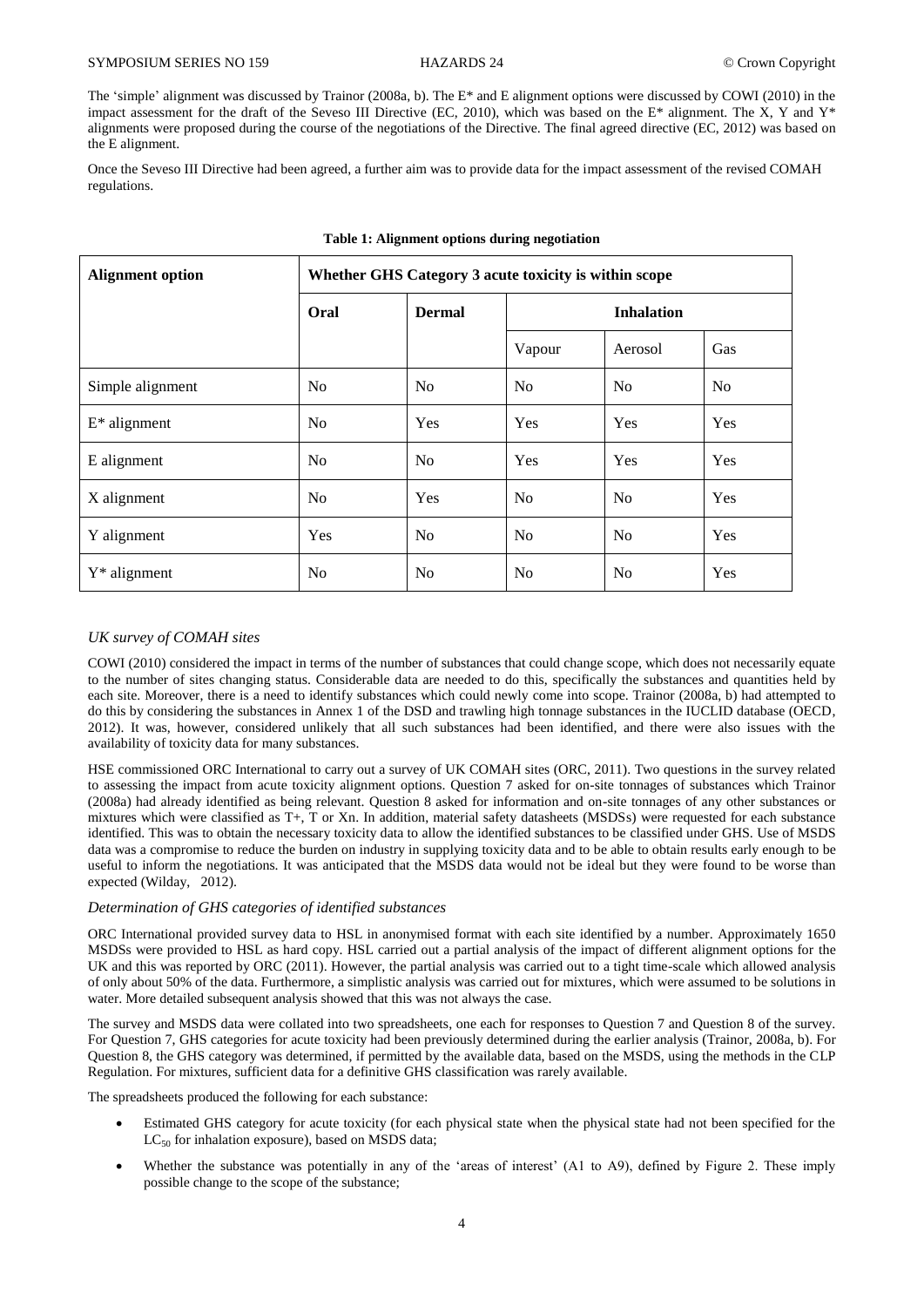- Category under the current DSD classification system;
- The existing (Seveso II) and new (Seveso III) qualifying quantities for each alignment option (this was inserted manually for named substances);
- Whether this implied any possible change in the substance's treatment under Seveso, for each of the different alignment options;
- The tonnage held on site as a fraction of the qualifying quantity, for Seveso II and for each alignment option.



**Figure 2: Definition of 'areas of interest' (A1-A9)**

## *Estimation of impact on existing COMAH sites*

The Seveso status of a site (TT, LT or non-Seveso) depends on whether the aggregated ratio of the tonnages held to the relevant qualifying quantities for each substance equals or exceeds 1, as defined in Schedule 1 of both Seveso II and Seveso III. Three aggregation calculations are carried out: for health hazards (acute toxicity), physical/ chemical hazards (flammability), and for environmental hazards. For the health hazards aggregation, information is needed on all the substances with acute toxicity classifications and their tonnages for any given site.

Data resulting from the Question 7 and Question 8 responses were combined and sorted by site in the spreadsheets. This allowed the data on all substances identified for each site to be viewed together. For most sites, this included a mixture of substances for which it had been possible to estimate the GHS category, and substances and mixtures for which it had not. Expert judgement assessed the potential change in Seveso status of the site as a whole, taking account of:

- which substance(s) at the site had been identified as potentially changing scope under Seveso III;
- which area(s) of interest were involved and hence the direction of the change(s) in scope;
- the tonnages of all relevant substances versus their qualifying quantities;
- the proportion of substances present at the site for which inadequate data were available from the survey;
- whether the status of the site would be dominated by the physical/chemical or environmental aggregation calculations, rather than that for health hazards.

Because of the inherent uncertainty in this analysis, each site was scored in terms of the likelihood of it changing its COMAH status, according to Table 2. The percentage of existing COMAH sites, which could change status in different ways, was then estimated based on the sample of sites for which sufficient data were available.

| Table 2: Probabilities of sites changing their COMAH status |  |  |
|-------------------------------------------------------------|--|--|
|-------------------------------------------------------------|--|--|

| <b>Likelihood of change</b> | <b>Probability</b> |
|-----------------------------|--------------------|
| No change                   |                    |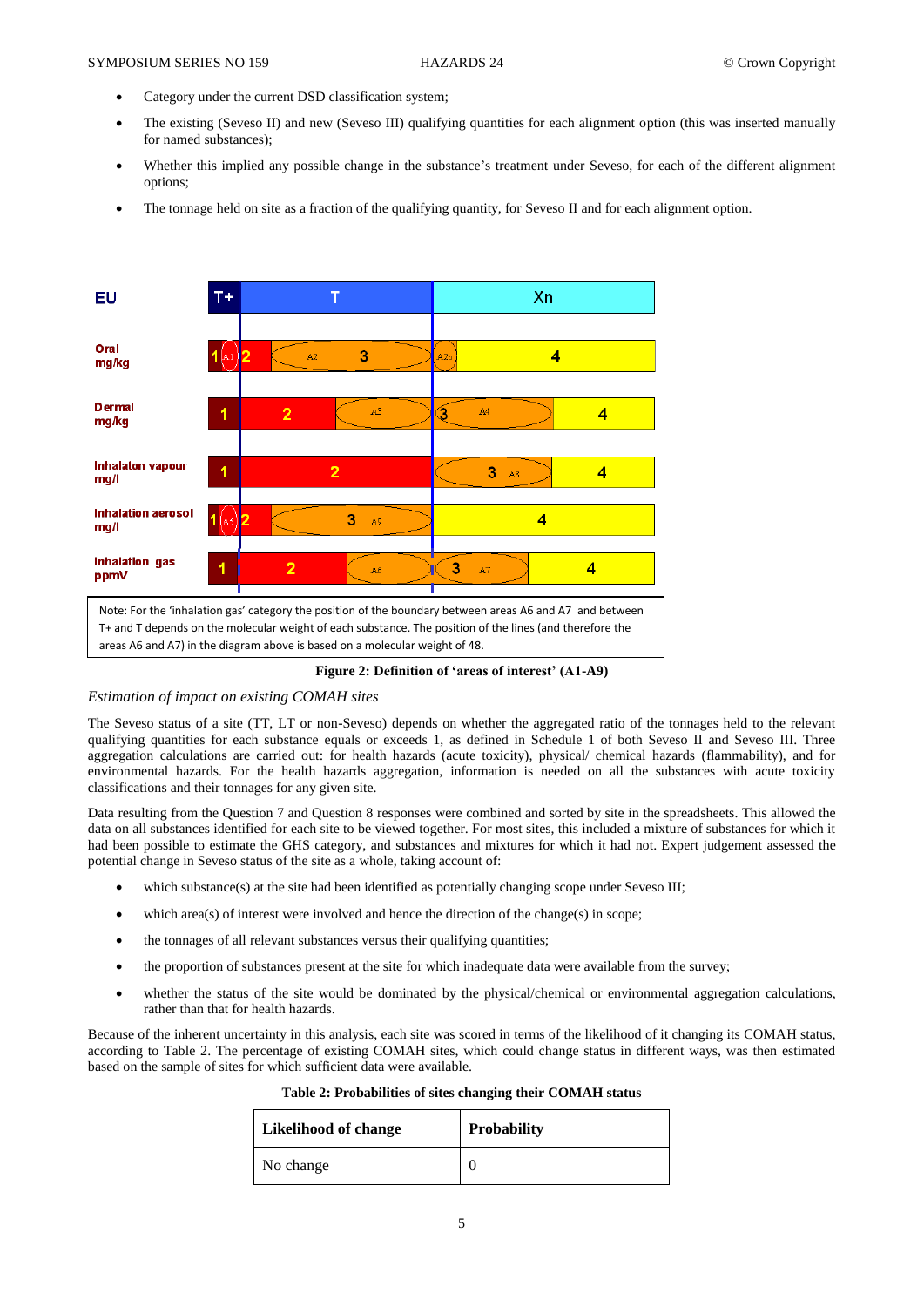| Possible | 0.1 |
|----------|-----|
| Probable | 0.6 |
| Definite |     |

## *Estimates of numbers of new COMAH sites*

The identification of substances that could newly come into scope of COMAH was difficult and hence so was the estimation of numbers of new COMAH sites. Two approaches were used to estimate the number of new COMAH sites:

- 1. A crude assumption was made that the number of new sites would equal the number of sites which would have newly become top tier due to substance(s) which had newly come into scope, if the site had not already been top tier.
- 2. Substances which would newly come into scope were identified, as far as possible using the work of Trainor (2008a, b) and the results of the questionnaire analysis. The industrial uses of these substances were identified by internet search. Expert judgment was then made as to the possible numbers of new COMAH sites. This was done by an experienced process safety engineer.

## *Peer review*

The lists of substances that could potentially change scope due to Seveso III were peer reviewed by an HSE toxicology specialist. This had the effect of removing more than 50% of the identified substances from the lists, largely a result of the poor quality of the MSDS data.

For the final agreed Seveso III alignment, all substances which were identified as changing scope were reviewed against the data in the Classification and Labelling (C&L) inventory on the European Chemicals Agency's web-site (ECHA, 2012). This contains both harmonised classifications under the CLP regulation (EC, 2008) and classifications notified under REACH (EC, 2006) but not peer reviewed. The data were only newly available at the time of the peer review. Not all substances were peer reviewed, rather just those identified as potentially changing scope. Therefore it is likely that some substances were determined as not changing scope when, in fact, they will change scope.

Expert judgments in terms of the number of new COMAH sites were independently reviewed by a second experienced process safety engineer.

## **Results**

## *Alignment options considered during negotiation*

The analysis was made on the basis of the results from 188 sites. This was the number of sites judged to have sufficient available data to allow conclusions to be drawn about the effects of the different alignment options. The estimated number of sites which would change their status (LT, TT or sub-COMAH), based on a total of 940 COMAH sites, is shown in Table 3. (Note that Table 3 and subsequent tables show fractions of sites to retain a higher number of significant figures. Obviously this is not physically realistic).

| Alignment option             | Е       | $\mathbf{E}^*$ | X     | <b>Simple</b> | Y      | $Y^*$   |
|------------------------------|---------|----------------|-------|---------------|--------|---------|
| LT to TT                     | 6.5     | 10.0           | 5.0   |               | 1.5    |         |
| New COMAH sites              | 33.3    | 43.6           | 31.5  |               | 10.3   | 31.5    |
| TT to LT                     | 7.9     | 7.9            | 11.6  | 9.1           | 12.6   | 8.5     |
| LT to sub-COMAH              | 18.5    | 18.5           | 18.5  | 22.0          | 10.0   | 10.5    |
| Net change in COMAH<br>sites | $+14.8$ | $+25.1$        | $+13$ | $-22.0$       | $+0.3$ | $+21.0$ |

| Table 3: Number of sites expected to change status for different alignment options |  |  |  |  |
|------------------------------------------------------------------------------------|--|--|--|--|
|------------------------------------------------------------------------------------|--|--|--|--|

For the X, Y and Y\* alignments, an additional issue was that they included only some of the physical states (vapour/aerosol/gas) for Category 3 inhalation. This would have posed a practical problem as the physical state would not necessarily be identified in safety data sheets and other sources of toxicity data.

The numbers of new COMAH sites in Table 3, for each alignment option, are based on the crude estimate that the number of new sites would equal the number of sites which (if the site had not already been top tier) would have newly become top tier due to substance(s) which had newly come into scope. For the E and E\* alignments, an alternative estimate was made for the potential number of new COMAH sites, which involved identifying new substances which could come into scope and making an expert judgment on the number of new sites that this might bring in for each substance. The results are summarised in Table 4. The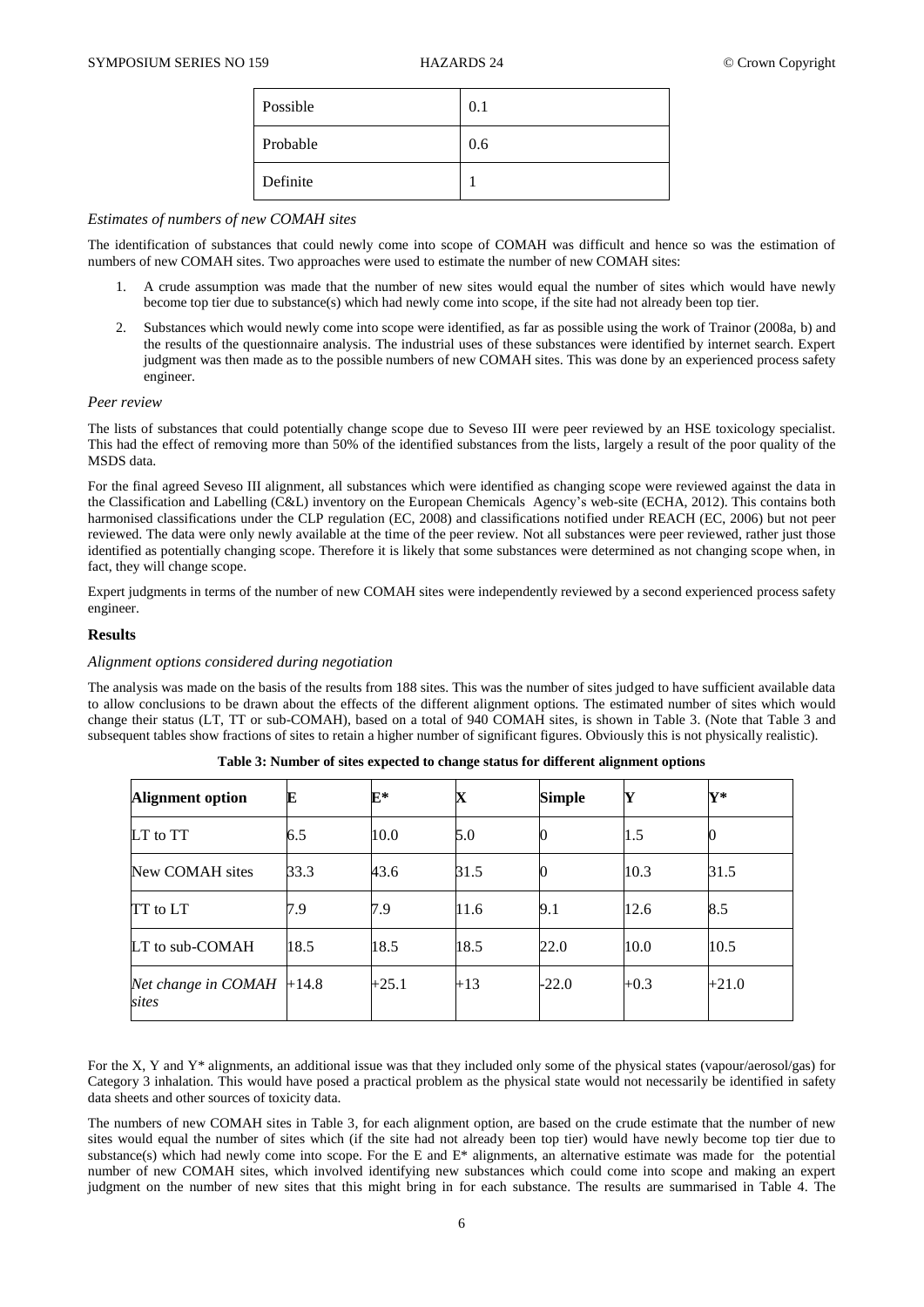alternative estimate had good agreement with the crude estimate for the E\* alignment, but less so for the E alignment. Further details of this analysis are given by Wilday (2014).

| <b>Estimation method</b> | <b>Estimated number of new COMAH sites</b> |                            |  |
|--------------------------|--------------------------------------------|----------------------------|--|
|                          | Final alignment $(E)$                      | Proposed alignment $(E^*)$ |  |
| Crude estimate (Table 3) | 33                                         | 44                         |  |
| Expert judgment          |                                            | 50                         |  |

**Table 4: Estimates of numbers of new COMAH sites for the E and E\* alignments**

It should be noted that all these estimates are approximate due to the assumptions which have had to be made at many stages in the analysis, as described above. Table 3 shows that there would also be a significant 'churn' of COMAH sites, i.e. sites going out of scope of COMAH and being replaced by new sites which were previously not in scope.

#### *Potential new named substances identified for negotiation*

To support the Seveso III negotiations, information was developed in terms of which substances could reduce the impact of proposed changes if they became new named substances.

Alignment options E and E\* would increase the number of COMAH sites. Table 5 lists those substances which the UK survey indicated were of most importance for UK COMAH sites. They were all subsequently made new named substances with higher thresholds than the generic Seveso III thresholds for GHS Category 2 or 3, to minimise the impact.

**Table 5: Identified substances with the most potential to increase the number of UK COMAH sites**

| Substance name                                                       | <b>CAS</b> number |
|----------------------------------------------------------------------|-------------------|
| methyl acrylate                                                      | $96 - 33 - 3$     |
| diisopropylamine                                                     | 108-18-9          |
| tert-butyl acrylate                                                  | 1663-39-4         |
| 3,5-dimethyl-1,3,5,2H-tetrahydrothiadiazine-2-<br>thione ('Dazomet') | 533-74-4          |
| dipropylamine                                                        | 142-84-7          |

It should, however, be noted that it was very difficult to identify substances that could potentially bring in new COMAH sites. While considerable efforts were made based on the survey results and previous work, it is nevertheless possible that some substances have not yet been identified which could bring in new COMAH sites.

## *Seveso III Directive final alignment and named substances*

Table 6 summarises the results in terms of estimated changes in numbers of existing COMAH sites. There is uncertainty in these estimates and so both lower bound and upper bound estimates have been developed. The lower bound estimate was obtained by taking account of new named substances and reviewing the remainder that were in 'areas of interest' in Figure 2. As discussed in 3.1.6 above, it was not possible to review substances, that were not initially identified as being in the areas of interest in Figure 2, against harmonised classifications and REACH notifications. Therefore a number of substances previously thought to cause a change of scope were removed from the analysis, but there was no identification of additional substances which could cause a change of scope but were wrongly classified previously. An estimate of the upper bound maximum for the likely number of sites which could change status was based on the original survey analysis without removing substances due to their later harmonised classifications or REACH notification data. This is expected to provide a conservative upper bound.

The estimates of numbers of new COMAH sites in Table 6 was based on the crude assumption that the number of new sites would equal the number of sites which, if the site had not already been top tier, would have become top tier due to substance(s) which had newly come into scope. An alternative estimate was also made. This involved identifying new substances which could come into scope and making an expert judgment on the number of new sites that this might bring in. Further detail is provided by Wilday (2014).The results are summarised in Table 7.

## **Table 6: Number of sites expected to change status for final agreed Seveso III alignment**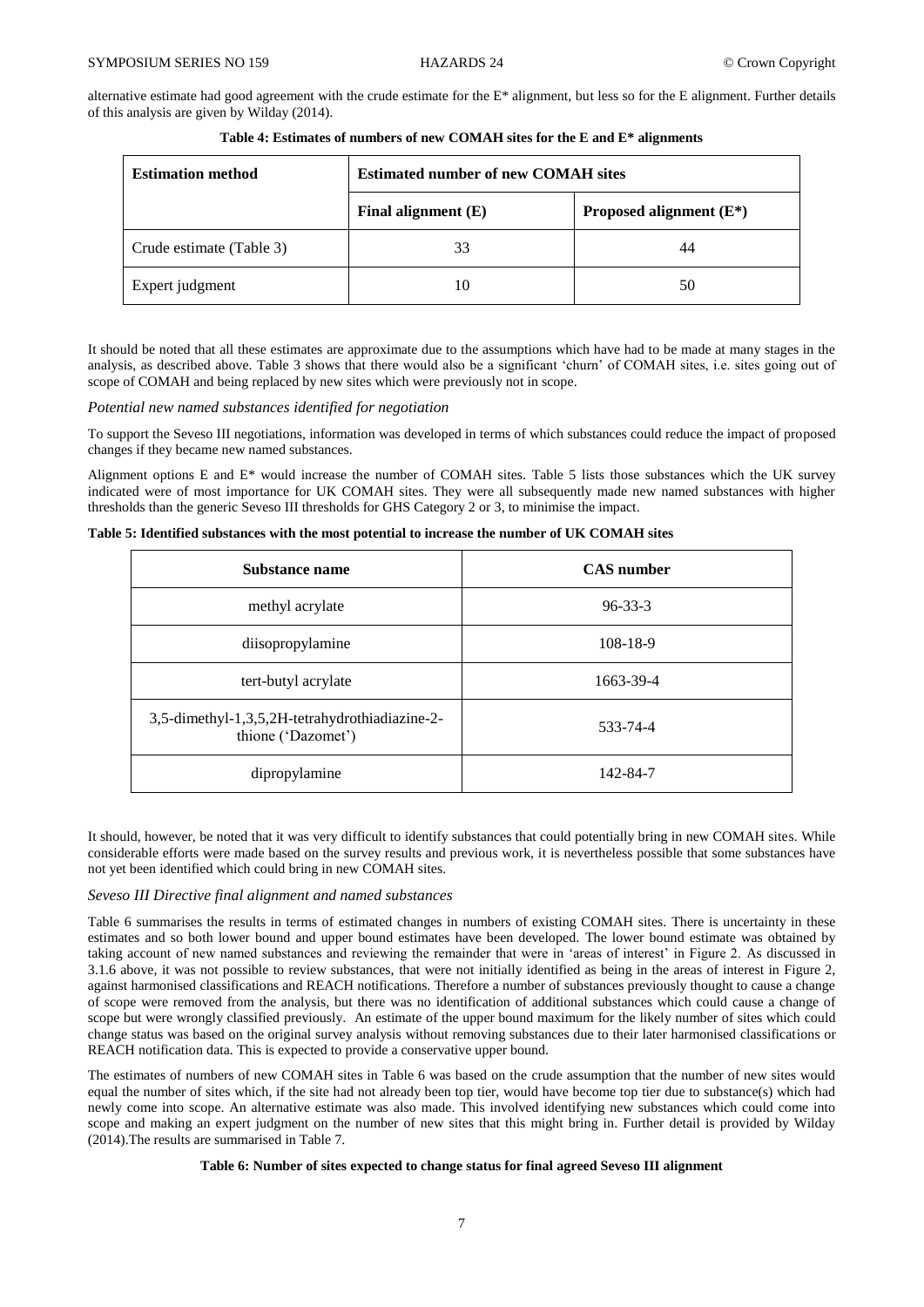|                                   | Lower bound<br>estimate | <b>Upper bound</b><br>estimate |
|-----------------------------------|-------------------------|--------------------------------|
| LT to TT                          | 0.5                     | 7.5                            |
| New COMAH sites                   | 1.5                     | 25.5                           |
| TT to LT                          | 10.9                    | 19.9                           |
| LT to sub-COMAH                   | 15.4                    | 21.5                           |
| Overall net change in COMAH sites | $-13.9$                 | $+4$                           |

|  |  | Table 7: Estimates of numbers of new COMAH sites for final agreed Seveso III alignment |
|--|--|----------------------------------------------------------------------------------------|

| <b>Estimation method</b> | <b>Estimated number of new COMAH sites</b> |                             |  |
|--------------------------|--------------------------------------------|-----------------------------|--|
|                          | Lower bound estimate                       | <b>Upper bound estimate</b> |  |
| Crude estimate           | 1.5                                        | 25.5                        |  |
| Expert judgment          | 4.5                                        | 10                          |  |

The analysis indicates that the net number of new COMAH sites is in the range -14 to +4, with some 'churn' of sites. There is considerable uncertainty in the number of new COMAH sites that could be brought in. The expert judgment suggests that the upper bound crude estimate of 25.5 new sites may be an overestimate. This would imply that the upper bound estimate of net numbers of new COMAH sites in Table 6 may also be an overestimate.

# **Classification change issues**

While not an issue of alignment between Seveso III and CLP, changes in classification of substances can also have an impact on whether sites are in or out of scope of Seveso. Classification changes are usually a result of improved scientific data or analysis, with the REACH regulation acting as the primary stimulus for classification of substances. New harmonised classifications of substances may result from improved data and analysis. Two examples are given below.

## **M-factors for substances with environmental toxicity**

The CLP regulation introduced the so-called M-factor method for determining the aquatic toxicity of mixtures. Aquatic toxicity Category 1 (either acute or chronic) applies when the LC<sub>50</sub> is less than 1 mg/litre. An M-factor is assigned according to Table 8 and the effects of the substance in the mixing rule are multiplied by the M-factor. Therefore a very small concentration of a very toxic component can have a large effect on the classification of the mixture as a whole. It will therefore be necessary for COMAH sites and potential COMAH sites to take account of any changes in the environmental classification of mixtures.

**Table 8: M-factors**

| 4 hour $LC_{50}$ (mg/litre) | M-factor |
|-----------------------------|----------|
| $0.1 - 1$                   |          |
| $0.01 - 0.1$                | 10       |
| $0.001 - 0.01$              | 100      |
| $0.0001 - 0.001$            | 1000     |

## **Nitric acid**

The Committee for Risk Assessment (RAC) of the European Chemicals Agency (ECHA) adopted proposals to change the harmonised classification and labelling of nitric acid on 31 May 2013 (ECHA 2013). This newly gives nitric acid the classification of Acutely Toxic by Inhalation Category 1. This change in classification of the pure acid has a consequential effect on dilute solutions as shown in Table 9.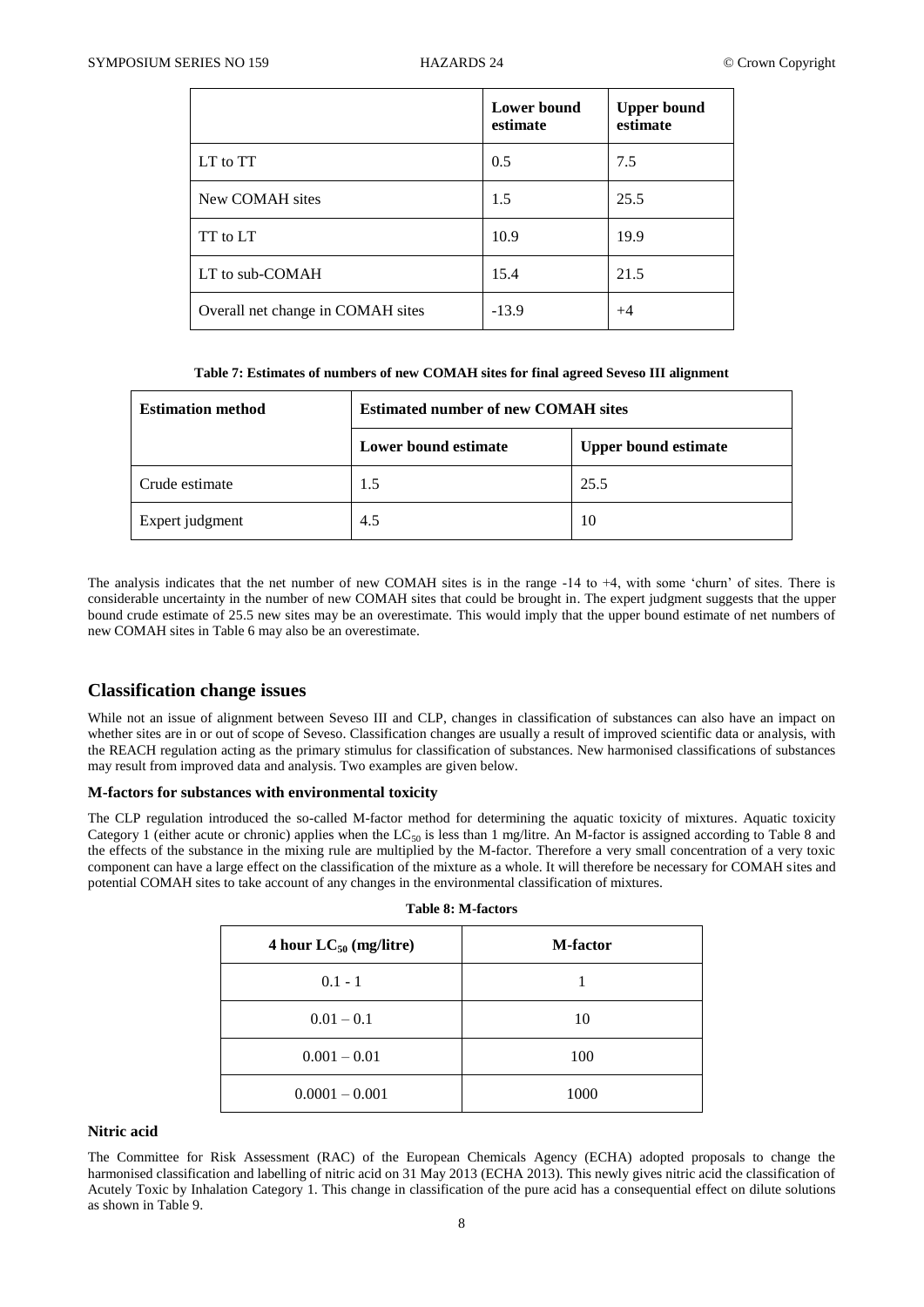Nitric acid is a strong mineral acid. It is usually manufactured by the oxidation of ammonia followed by distillation. Atmospheric distillation of the dilute acid gives a maximum concentration of 67%, which is often known as concentrated or technical grade acid. More concentrated forms of the acid are available. Red fuming nitric acid contains 83% acid, 17% oxides of nitrogen and 1-2% of water. The substance has a red-brown colouration due to the presence of the nitrogen oxides. White fuming acid is also available. This is essentially the anhydrous form of the acid without the oxides of nitrogen and is 98% pure.

| <b>Concentration</b> | Category       | <b>Toxicity</b><br>Acute<br><b>Estimate</b><br>(under<br>CLP | LT threshold | <b>TT</b> threshold |
|----------------------|----------------|--------------------------------------------------------------|--------------|---------------------|
| $>40\%$              | 1              | $\leq 0.50$ mg/l                                             | 5 tonnes     | 20 tonnes           |
| $\geq 10\% - 10\%$   | 2              | $>0.5 - 2$ mg/l                                              | 50 tonnes    | 200 tonnes          |
| $> 2\% - 10\%$       | 3              | $>2 - 10$ mg/l                                               | 50 tonnes    | 200 tonnes          |
| $> 2\% - 2\%$        | $\overline{4}$ | $>10 - 520$ mg/l                                             | Not in scope | Not in scope        |

Most nitric acid is used in the manufacture of ammonium nitrate fertiliser (75%). In the UK, there are only two companies manufacturing and supplying the acid, both of which are primarily fertiliser manufacturers. A number of industries and processes use the acid, including:

- 1. Chemical manufacture including polyamide and polyurethane production
- 2. Explosives manufacture
- 3. Metal treatment
	- a. Used in stainless steel pickling and passivation
	- b. In the aerospace industry
- 4. Surface cleaning used in
	- a. The dairy industry
	- b. Microelectronics manufacture
	- c. Other food preparation companies
	- d. Large scale farming
- 5. The nuclear industry for dissolving fuel rods prior to reprocessing
- 6. Transport and storage.

Information from Trade Associations and chemical companies suggests that the classification change could lead to  $40 - 80$  sites coming within scope of COMAH for the first time, with most becoming lower tier sites and around 10% entering directly as top tier. Some 20 or so sites would be likely to move from being lower tier to top tier.

The accident history of nitric acid points to it being hazardous because it is strongly oxidising, with often violent reactions occurring when the acid comes in contact with metals and organic substances. These reactions lead to the evolution of copious quantities of brown fumes containing nitrogen dioxide and other oxides of nitrogen. For nitric acid to pose a major accident hazard solely from the toxicity of the vapour a sufficiently serious loss of containment event needs to occur that generates a vapour/gas cloud of sufficient size and concentration to put at risk employees and members of the public. At 20°C, the vapour pressures of white fuming nitric acid (WFNA) and red fuming nitric acid (RFNA) are 8,300 Pa and 14,000 Pa, respectively. In contrast 68% acid has a partial pressure of 390 Pa and a total vapour pressure of 730 Pa (NIOSH 1978). These figures suggest that quiescent pools of these fluids should not generate large vapour clouds. However, both fuming acids, and to a lesser extent the concentrated acid, will immediately react with any water present in the air or within a containment bund, generating nitrogen oxides. They will also react with the materials forming the surface of the bund emitting nitrogen oxide fumes from decomposition of the acid. Heat generated by the reaction will further increase vapour levels and oxide generation. As a result a large-scale leak of concentrated or fuming nitric acid could well create a sufficiently large cloud of acid vapour, aerosol droplets and nitrogen oxides to threaten both onsite and offsite populations.

More dilute acid, with concentrations in the range 15% - 40%, of the type used in industrial cleaning fluids and for metal treatment, will have lower vapour pressures at 20°C and, because of the level of dilution, leaks should not generate large quantities of acid vapour and oxides of nitrogen unless they react strongly with metallic or organic contaminants. These dilutions are less likely to pose a major accident hazard but remain hazardous because of the oxidising nature of the acid. In major hazard terms, therefore, the new classification may not justify a major hazards categorisation when applied to the more dilute concentrations of acid, e.g. 67% and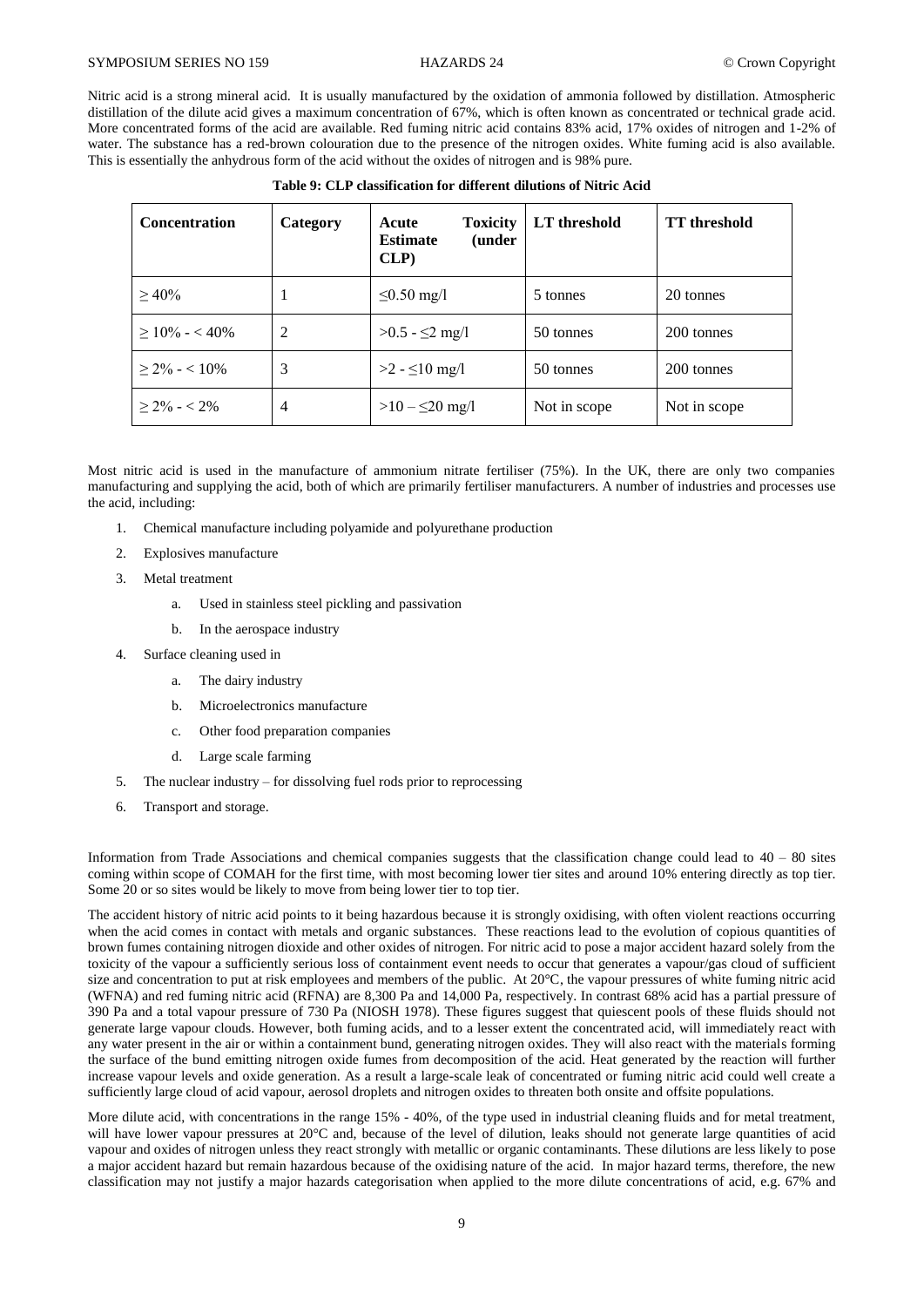below, though this needs to be tested more rigorously. The testing would include a thorough search of the incident literature to identify any relevant accidents and a review of studies of the vapour pressure of the acid at different dilutions and temperatures.

For these reasons, nitric acid solutions appear to be good candidates to use as test cases during the discussions about the implementation of Article 4 of Seveso III.

# **Conclusions**

The main changes introduced by the Seveso III Directive concern the scope of the Directive, particularly regarding substances with acute toxicity, and increased requirements for providing information to the public.

The analysis presented here was able to inform the UK negotiations of Seveso III and to reduce the impact on UK industry. Evidence is provided to support the selected alignment of Seveso III with CLP, and a number of new named substances. This gives significantly less impact on the UK than the original proposal for Seveso III.

Estimates for the net change in number of UK COMAH sites, as a result of the Seveso III alignment and new named substances for acute toxicity, range between a net decrease of 14 sites and a net increase of 4. The overall net effect is likely to be only a small change in the number of COMAH sites. There will, however, be some 'churn' in terms of some sites leaving the COMAH regime and some sites newly coming into COMAH. This needs to be taken into account in the impact assessment.

It was more difficult to identify substances which will newly come into scope of COMAH as a result of Seveso III than to assess the effects on substances which are already within scope. It cannot be guaranteed that all new substances have been identified and so there remains a small chance that more new COMAH sites will result than have been estimated.

Changes in classification, as a result of new data and knowledge, may cause additional substances to be identified as being in scope of COMAH, with potential to increase the number of COMAH sites. Nitric acid is a relevant example where it may be possible to argue that dilute solutions do not have major accident potential. Nitric acid could be used as a test case during discussions on the implementation of Article 4 of Seveso III, which is able to remove substances from scope at EU level if they do not have major accident potential.

# **References**

COMAH Competent Authority, 2010, Ageing Plant Operational Delivery Guide[, http://www.hse.gov.uk/comah/guidance/ageing](http://www.hse.gov.uk/comah/guidance/ageing-plant-core.pdf)[plant-core.pdf](http://www.hse.gov.uk/comah/guidance/ageing-plant-core.pdf) (accessed 30/12/2013)

COWI, (2010), Impact assessment study into possible options for adapting Annex 1 of the Seveso II Directive into the GHS, Final Report, February 2010, COWI A/S, [http://ec.europa.eu/environment/seveso/pdf/Seveso%20IA\\_F](http://ec.europa.eu/environment/seveso/pdf/Seveso%20IA_)inal%20report.pdf (accessed 29/12/2013)

Durling, J., Gaskarth, D., Whitfield, A., Ashcroft, A., McCann, R., 2014, Developing options for providing COMAH site information to the public under the Seveso III Directive, Hazards 24 Symposium, Edinburgh, May 2014

EC, 1967, Council Directive 67/548/EEC of 27 June 1967 on the approximation of laws, regulations and administrative provisions relating to the classification, packaging and labelling of dangerous substances (DSD Directive).

EC, 2006, Regulation (EC) No 1907/2006 of the European Parliament and of the Council of 1 June 2007 on Registration, Evaluation, Authorisation and Restriction of Chemical substances. (REACH)

EC, 2008, Regulation (EC) No 1272/2008 of the European Parliament and of the Council of 16 December 2008 on classification, labelling and packaging of substances and mixtures, amending and repealing Directives 67/548/EEC and 1999/45/EC, and amending Regulation (EC) No 1907/2006. (CLP regulation)

EC, 2010, Proposal for a directive of the European parliament and of the council on control of major-accident hazards involving dangerous substances, [http://ec.europa.eu/environment/seveso/pdf/com\\_2010\\_0781\\_en.pdf,](http://ec.europa.eu/environment/seveso/pdf/com_2010_0781_en.pdf) (accessed 30/12/2013)

EC, 2012, Directive of the European Parliament and of the Council on the control of major-accident hazards involving dangerous substances, amending and subsequently repealing Council Directive 96/82/EC, PE-CONS 22/2/12, 4 July 2012 (Seveso III Directive)

ECHA Committee for Risk Assessment, 2013,Opinion proposing harmonized classification and labeling at EU level of Nitric Acid. [http://echa.europa.eu/documents/10162/a2003fc5-7363-4a1c-9500-cd25131311ff,](http://echa.europa.eu/documents/10162/a2003fc5-7363-4a1c-9500-cd25131311ff) Accessed 17 October 2013

Gyenes, Z., 2009, Technical Working Group on Seveso and GHS Interim Report, [http://ec.europa.eu/environment/seveso/pdf/twg\\_report.pdf,](http://ec.europa.eu/environment/seveso/pdf/twg_report.pdf) (accessed 29/12/2013)

ECHA, 2012, C&L inventory, [http://echa.europa.eu,](http://echa.europa.eu/) accessed July-August 2012, European Chemical Hazards Agency

HSE, 2013, Competent Authority position on the COMAH regulation of Heavy Fuel Oil, <http://www.hse.gov.uk/comah/guidance/hfo-june-2013.pdf> (accessed 6/1/14)

NIOSH, 1978, Occupational Health Guideline for Nitric Acid. September 1978. Accessed 12 December 2013 at <http://www.cdc.gov/niosh/docs/81-123/pdfs/0447.pdf>

ORC International, 2011, HSE SEVESO III Impact Assessment Final Analysis, March 2011, (available from HSE, Merton Road, Liverpool L20 7HS, UK)